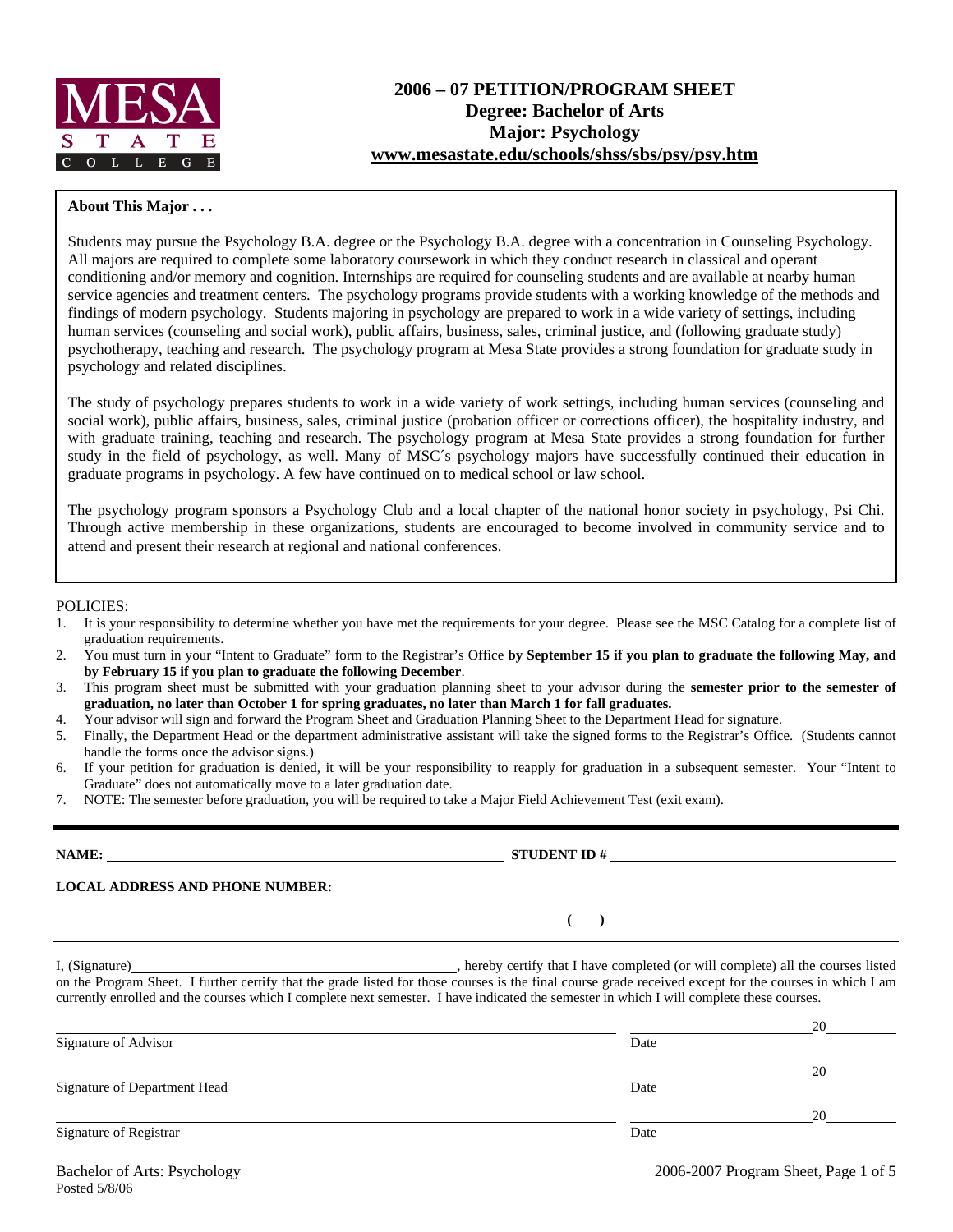- Must earn 120 semester hours and meet the academic residency requirements to earn a baccalaureate degree at Mesa State College.
- Must earn a minimum of 40 semester hours in upper division courses (i.e., 300-level and 400-level courses).
- A cumulative grade point average of 2.0 or higher must be maintained for all courses taken and for all courses in the major.
- To continue in the program and eventually graduate as psychology majors a student must earn, within no more than three attempts, at least a grade of "C" in the major requirements.
- When filling out this program sheet a course can only be used once, i.e., no double counting is allowed between categories.
- Excess KINA/HPWE courses beyond the two required and pre-collegiate courses (usually numbered below 100) cannot be used for graduation.
- All degree requirements must be completed as described. Any exceptions or substitutions must be recommended in advance by the faculty advisor and approved by the Department Head.
- It is recommended that students work closely with a faculty advisor when selecting courses and scheduling classes prior to registration.
- Students are required to participate in exit examinations or other programs deemed necessary to comply with the college accountability requirement.

### **General Education Requirements** (Minimum of 33 semester hours) See the M.S.C. catalog for the list of courses that meet the general education categories.

| Trns/Subs<br>Credit<br>Grade<br>Term<br>Course<br>No.<br>Year<br>English: ENGL 111 and 112 (6 semester hours, must receive a grade | Trns/Subs<br>No.<br>Credit<br>Grade<br>Term<br>Year<br>Course<br>Social and Behavioral Sciences: (6 Semester Hours) |
|------------------------------------------------------------------------------------------------------------------------------------|---------------------------------------------------------------------------------------------------------------------|
| of "C" or higher, must be completed by the time the student has 60                                                                 |                                                                                                                     |
| semester hours.)                                                                                                                   |                                                                                                                     |
| *ENGL                                                                                                                              |                                                                                                                     |
| *ENGL                                                                                                                              | <b>Fine Arts:</b> (3 semester hours)                                                                                |
| *ENGL 129, Honors English, may be substituted for ENGL 111 and ENGL                                                                |                                                                                                                     |
| 112. Must earn a grade of "C" or better. May need to take additional electives.                                                    |                                                                                                                     |
|                                                                                                                                    |                                                                                                                     |
| Math: MATH 110 or higher (3 semester hours, must receive a grade                                                                   | Natural Sciences: (6 semester hours)                                                                                |
| of "C" or better, must be completed by the time the student has 60                                                                 | (At least one course must include a lab)                                                                            |
| semester hours.)                                                                                                                   |                                                                                                                     |
| <b>MATH</b>                                                                                                                        |                                                                                                                     |
|                                                                                                                                    |                                                                                                                     |
| <b>Humanities:</b> (6 semester hours)                                                                                              |                                                                                                                     |
|                                                                                                                                    | <b>Applied Studies:</b> (3 semester hours)                                                                          |
|                                                                                                                                    |                                                                                                                     |
|                                                                                                                                    |                                                                                                                     |
| <b>Other Requirements (9 semester hours)</b>                                                                                       |                                                                                                                     |
|                                                                                                                                    |                                                                                                                     |
| Kinesiology: (3 Semester Hours)                                                                                                    | <b>Bachelor of Arts Degree Distinction:</b> (6 semester hours)                                                      |
| Trns/Subs<br>Course<br>No.<br>Credit<br>Grade<br>Term<br>Year                                                                      | (Two consecutive classes in the same foreign language.)                                                             |
| KINE/HPWA<br>100<br>$\mathbf{1}$                                                                                                   | Term<br>Course<br>No.<br>Credit<br>Grade<br>Year<br>Trns/Subs                                                       |
| <b>KINA/HPWE</b>                                                                                                                   | 3 <sup>7</sup><br>FLA                                                                                               |
| <b>KINA/HPWE</b>                                                                                                                   | 3<br><b>FLA</b>                                                                                                     |
| See the M.S.C. catalog for the list of approved KINA/HPWE/Selected DANC                                                            | (FLAS 114 & 115 will <b>NOT</b> fulfill this requirement.) (Must receive a grade of "C" or                          |
| courses.                                                                                                                           | above.)                                                                                                             |

**Psychology Major Requirements** (47 Semester Hours) Must pass all courses with a grade of "C" or higher.

|             |                     | <b>Psychology Core</b> (23 semester hours) |       |      |      |           |  |             |     |               |                |      |      |           |
|-------------|---------------------|--------------------------------------------|-------|------|------|-----------|--|-------------|-----|---------------|----------------|------|------|-----------|
| Course      | <u>No.</u>          | Credit                                     | Grade | Term | Year | Trns/Subs |  | Course      | No. | Credit        | Grade          | Term | Year | Trns/Subs |
| <b>PSYC</b> | 150                 | $\overline{\phantom{0}3}$                  |       |      |      |           |  | <b>PSYC</b> | 320 | $\frac{3}{2}$ |                |      |      |           |
| <b>PSYC</b> | 312                 | $\overline{3}$                             |       |      |      |           |  | <b>PSYC</b> | 414 |               | $\frac{3}{2}$  |      |      |           |
| <b>PSYC</b> | 312L                | $\frac{1}{\sqrt{2}}$                       |       |      |      |           |  | <b>SOCI</b> | 310 |               |                |      |      |           |
| <b>PSYC</b> | 314                 | $\frac{3}{2}$                              |       |      |      |           |  | $or$        |     |               | $\overline{3}$ |      |      |           |
| <b>PSYC</b> | 314L                | $\frac{1}{\sqrt{2}}$                       |       |      |      |           |  | <b>PSYC</b> | 311 |               |                |      |      |           |
| <b>STAT</b> | 200                 | $\overline{\mathbf{3}}$                    |       |      |      |           |  |             |     |               |                |      |      |           |
|             | Continued on page 3 |                                            |       |      |      |           |  |             |     |               |                |      |      |           |
|             |                     |                                            |       |      |      |           |  |             |     |               |                |      |      |           |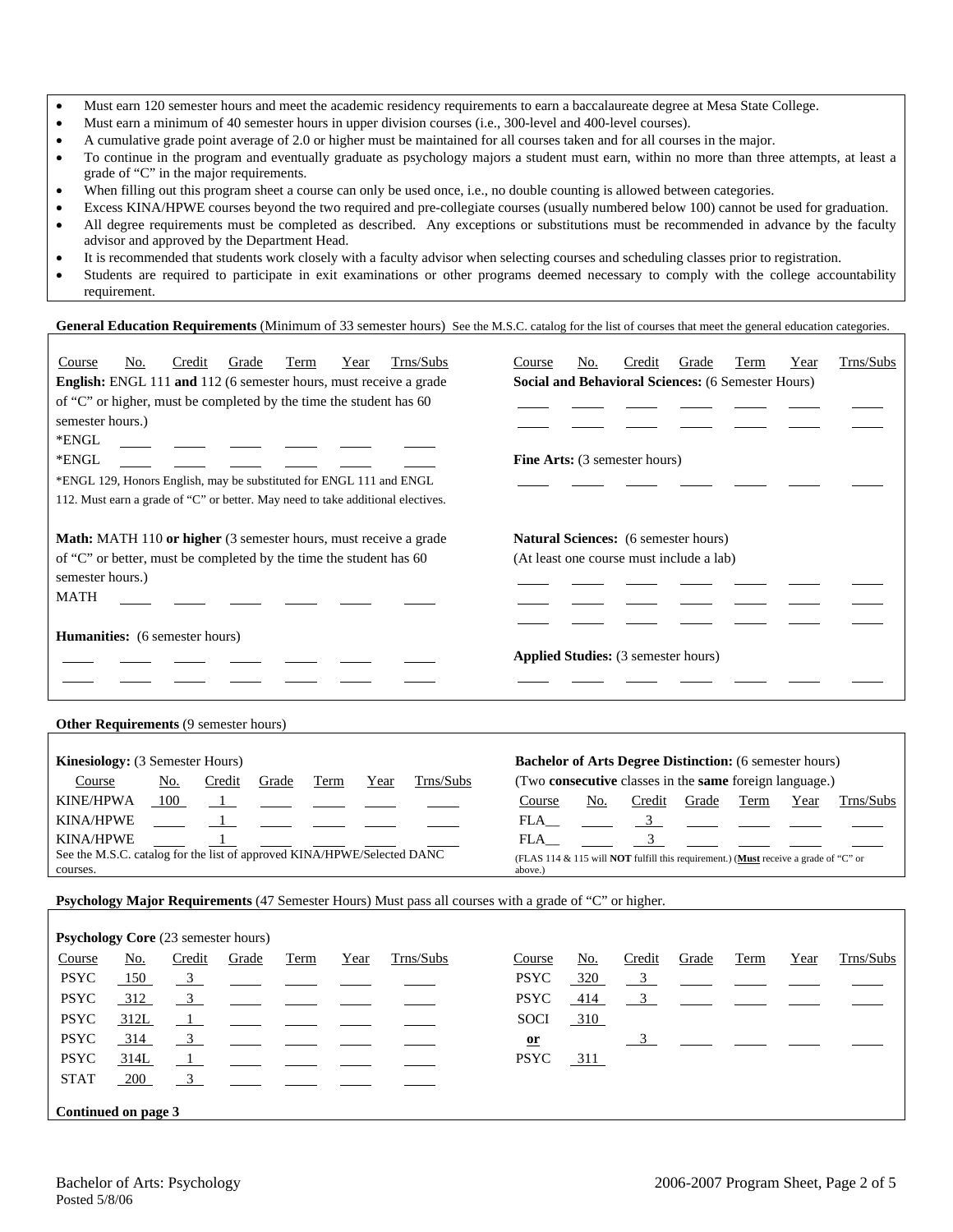**Psychology Electives** (24 upper division Semester Hours) Select from: PSYC 310, PSYC 325, PSYC 330, PSYC 335, PSYC 340, PSYC 350, PSYC 360, PSYC 370, PSYC 380, PSYC 395, PSYC 396, PSYC 400, PSYC 410, PSYC 412, PSYC 416, PSYC 420, PSYC 422, PSYC 425, PSYC 430, PSYC 495, PSYC 496, ANTH 340, \*SOCI 310, \*PSYC 311 (\*If **not** taken as **Psychology core**)

|        |            |                   |  |                |        | $\sim$     |              |  |                     |
|--------|------------|-------------------|--|----------------|--------|------------|--------------|--|---------------------|
| Course | <u>No.</u> | Credit Grade Term |  | Year Trns/Subs | Course | <u>No.</u> | Credit Grade |  | Term Year Trns/Subs |
|        |            |                   |  |                |        |            |              |  |                     |
|        |            |                   |  |                |        |            |              |  |                     |
|        |            |                   |  |                |        |            |              |  |                     |
|        |            |                   |  |                |        |            |              |  |                     |
|        |            |                   |  |                |        |            |              |  |                     |
|        |            |                   |  |                |        |            |              |  |                     |
|        |            |                   |  |                |        |            |              |  |                     |
|        |            |                   |  |                |        |            |              |  |                     |
|        |            |                   |  |                |        |            |              |  |                     |

**Electives** (All college level courses appearing on your final transcript, **not listed above** that will bring your total semester hours to 120 hours. Excludes KINA/HPWE activity courses.) (31 semester hours; additional upper division hours may be needed.)

| Course | No. | Credit Grade Term |  | Year Trns/Subs | Course | <u>No.</u> | Credit Grade |  | Term Year Trns/Subs |
|--------|-----|-------------------|--|----------------|--------|------------|--------------|--|---------------------|
|        |     |                   |  |                |        |            |              |  |                     |
|        |     |                   |  |                |        |            |              |  |                     |
|        |     |                   |  |                |        |            |              |  |                     |
|        |     |                   |  |                |        |            |              |  |                     |
|        |     |                   |  |                |        |            |              |  |                     |
|        |     |                   |  |                |        |            |              |  |                     |
|        |     |                   |  |                |        |            |              |  |                     |
|        |     |                   |  |                |        |            |              |  |                     |

## **GRADUATION INFORMATION**

See the "Undergraduate Graduation Requirements" in the Mesa State College catalog for additional graduation information.

**GENERAL EDUCATION REQUIREMENTS** (Minimum of 33 Semester Hours) See current Mesa State College catalog for list of courses that fulfill the requirements below. If one (or more) of the selections below is required in your major, you must use it to fulfill the major requirement and **make a different selection to meet the general education requirement. Courses may not be used to fulfill both requirements.**

**English – 6** Semester Hours (Must be **completed** before student has 60 semester hours. Must receive grade of "C" or above.) ENGL 111 **and** ENGL 112 **or** ENGL 129 *(by permission)*

**Mathematics – 3** Semester Hours chosen from: MATH 110 **or higher** (Must be **completed** before student has 60 semester hours. Must receive grade of "C" or above.)

**Humanities – 6** semester hours

**Social and Behavioral Sciences – 6** semester hours

**Fine Arts – 3** semester hours

**Natural Sciences – 6** semester hours (At least one course must include a lab.)

**Applied Studies – 3** semester hours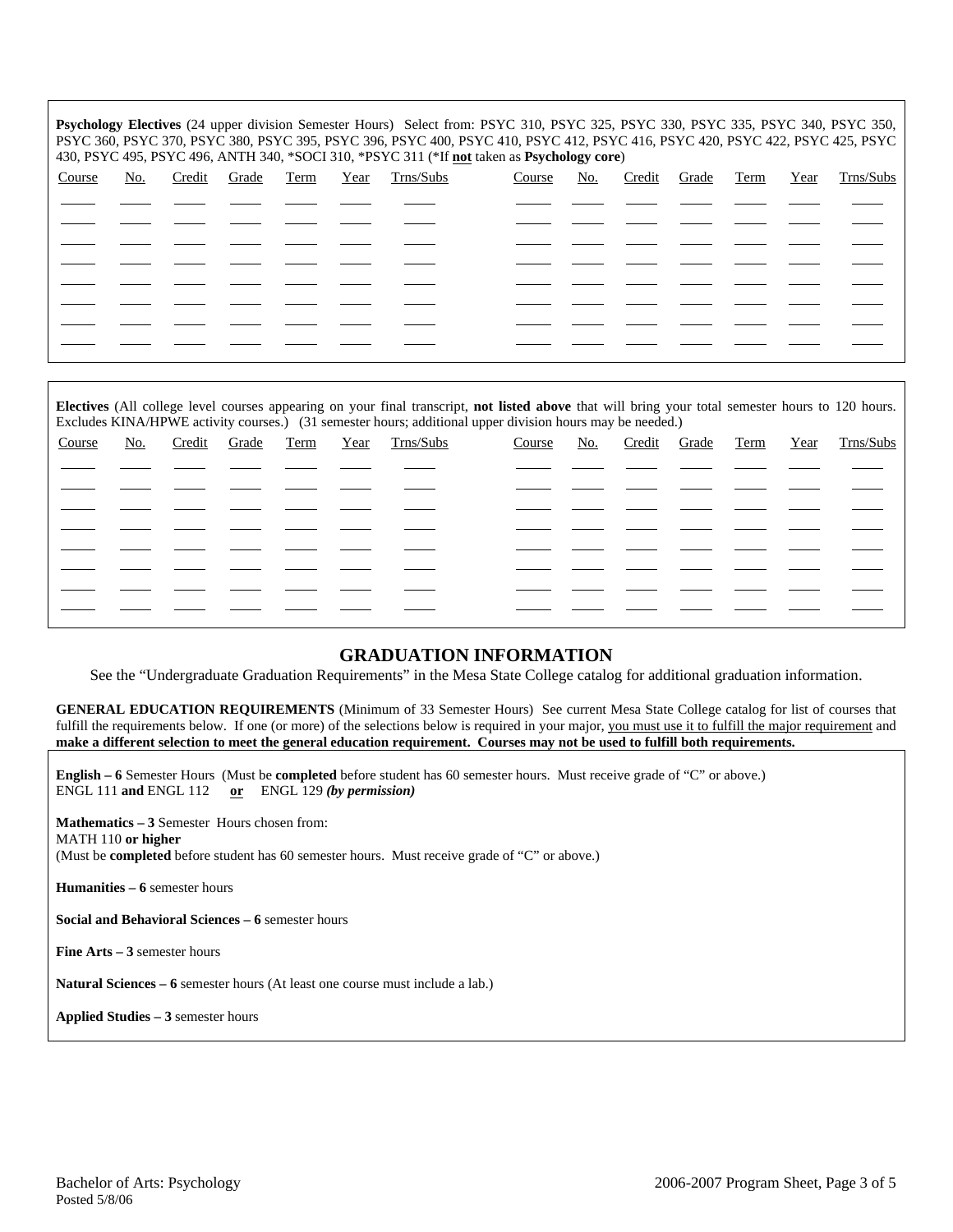#### **OTHER REQUIREMENTS** (9 Semester Hours)

| <b>Kinesiology</b> $-3$ Semester Hours<br>Each student must take KINE/HPWA 100 together with two KINA/HPWE/Selected DANC courses. See current catalog for listing.                                                                                                                                                                                                                                 |
|----------------------------------------------------------------------------------------------------------------------------------------------------------------------------------------------------------------------------------------------------------------------------------------------------------------------------------------------------------------------------------------------------|
| <b>Degree Distinction – 6 Semester Hours</b><br>Select from one of the following sequences:<br>FLAF 111 followed by FLAF 112<br>FLAG 111 followed by FLAG 112<br>or<br>Or FLAS 111 followed by FLAS 112<br>Two consecutive classes in the same foreign language.<br>or<br>*(FLAS 114 & 115 will <b>NOT</b> fulfill this requirement. Must receive a grade of "C" or above in <b>both</b> classes.) |
| <b>Psychology</b> (47 Semester Hours) Must pass all courses with a grade of "C" or higher.                                                                                                                                                                                                                                                                                                         |
| <b>Psychology Core (23 Semester Hours)</b>                                                                                                                                                                                                                                                                                                                                                         |
| PSYC 150 General Psychology                                                                                                                                                                                                                                                                                                                                                                        |
| PSYC 312/312L Experimental Psychology and Lab                                                                                                                                                                                                                                                                                                                                                      |
| PSYC 314/314L Psychology of Learning and Lab                                                                                                                                                                                                                                                                                                                                                       |
| PSYC 320 Social Psychology                                                                                                                                                                                                                                                                                                                                                                         |
| PSYC 414 Systems and Theories of Psychology                                                                                                                                                                                                                                                                                                                                                        |
| STAT 200 Probability and Statistics                                                                                                                                                                                                                                                                                                                                                                |
| *SOCI 310 Methods of Social Research or *PSYC 311 Quantitative Research Methods                                                                                                                                                                                                                                                                                                                    |
| <b>Psychology Electives</b> (24 Upper Division Semester Hours).<br>Select                                                                                                                                                                                                                                                                                                                          |
| from:                                                                                                                                                                                                                                                                                                                                                                                              |
| ANTH 340 Ethnopsychology                                                                                                                                                                                                                                                                                                                                                                           |
| PSYC 310 Child Psychology                                                                                                                                                                                                                                                                                                                                                                          |
| PSYC 311 Quantitative Research Methods (*If not use in the Psychology Core)                                                                                                                                                                                                                                                                                                                        |
| PSYC 325 Environmental Psychology                                                                                                                                                                                                                                                                                                                                                                  |
| PSYC 330 Psychology of Adolescents/Young Adults                                                                                                                                                                                                                                                                                                                                                    |
| PSYC 335 Psychology of Women                                                                                                                                                                                                                                                                                                                                                                       |
| PSYC 340 Abnormal Psychology                                                                                                                                                                                                                                                                                                                                                                       |
| PSYC 350 Psychology of Adulthood                                                                                                                                                                                                                                                                                                                                                                   |
| PSYC 360 Sport Psychology                                                                                                                                                                                                                                                                                                                                                                          |
| PSYC 370 Cross-Cultural Psychology                                                                                                                                                                                                                                                                                                                                                                 |
| PSYC 380 Comparative Psychology                                                                                                                                                                                                                                                                                                                                                                    |
| PSYC 395 Independent Study                                                                                                                                                                                                                                                                                                                                                                         |
| PSYC 396 Topics                                                                                                                                                                                                                                                                                                                                                                                    |
| PSYC 400 Psychological Testing                                                                                                                                                                                                                                                                                                                                                                     |
| PSYC 410 Drugs and Human Behavior                                                                                                                                                                                                                                                                                                                                                                  |
| PSYC 412 Industrial/Organizational Psychology                                                                                                                                                                                                                                                                                                                                                      |
| PSYC 416 Memory and Cognition<br>PSYC 420 Personality                                                                                                                                                                                                                                                                                                                                              |
| PSYC 422 Sensation and Perception                                                                                                                                                                                                                                                                                                                                                                  |
| PSYC 425 Forensic Psychology                                                                                                                                                                                                                                                                                                                                                                       |
| PSYC 430 Biopsychology                                                                                                                                                                                                                                                                                                                                                                             |
| PSYC 495 Independent Study                                                                                                                                                                                                                                                                                                                                                                         |
| PSYC 496 Topics                                                                                                                                                                                                                                                                                                                                                                                    |
| SOCI 310 Methods of Social Research (*If not used in the Psychology Core)                                                                                                                                                                                                                                                                                                                          |
|                                                                                                                                                                                                                                                                                                                                                                                                    |
| Special Requirements: To continue in the program and eventually graduate as psychology "minors" or "majors," with or                                                                                                                                                                                                                                                                               |

without a concentration in counseling, students must earn, within no more than three attempts, at least a grade of "C" in all core, major elective, or concentration courses required for the major.

### **General Electives: 31 Semester Hours;** additional upper division hours may be needed.

Students are required to participate in exit examinations or other programs deemed necessary to comply with the college accountability requirement. All degree requirements must be completed as described above. Any exceptions or substitutions must be recommended in advance by the faculty advisor and approved by the Department Head.